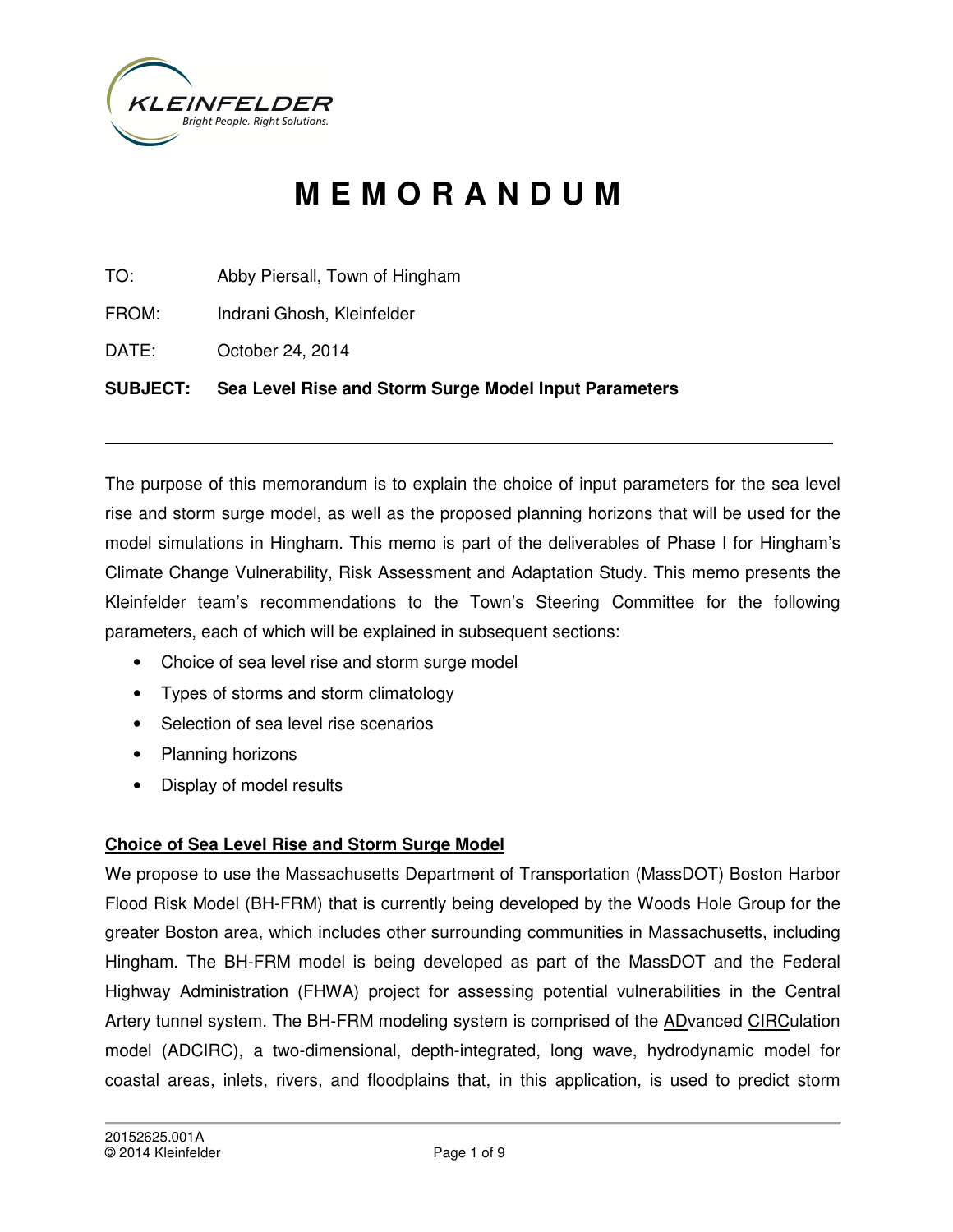surge flooding, and the Simulating WAves Nearshore model (SWAN), a wave generation and transformation model. Since the BH-FRM model domain includes the entire greater Boston area, the Town of Hingham and other surrounding communities, we will be able to use this model to assess the vulnerability and risk of coastal flooding to Hingham's infrastructure and natural resources. Using this existing model will be beneficial to the Town of Hingham since much of the upfront work in developing the model has already been conducted as part of the MassDOT/ FHWA project, and the Town will be able to use the results.

The ADCIRC model is tightly coupled with SWAN, dynamically exchanging physical processes information during each time step, to provide an accurate representation of water surface elevations, winds, waves, and flooding along the Hingham coastline and surrounding upland areas. The spatial resolution of the model is 10 meters or less, sometimes as low as 1 meter to capture important changes in topography and physical processes related to storm dynamics. This high-resolution model offers more accuracy than other storm surge models, such as SLOSH. This modeling approach is also far superior compared to a more rudimentary "bathtub" approach, since the latter does not account for critical physical processes that occur during a storm event, including waves and winds, nor can it determine the volumetric flux of water that may be able to access certain areas.

The proposed modeling approach is risk-based, which will be beneficial to the Town to assess the vulnerability and risk of infrastructure, evaluate its resiliency, and plan for adaptation options to mitigate future flooding damage for the Town of Hingham. It will also produce information that can be used to inform engineering design criteria since it provides the probability of an event occurring in this changing regime, such as the "new" 100-year flood or 1% event flood levels. This risk-based approach uses a fully optimized Monte Carlo approach, simulating a statistically robust set of storms (both tropical and extra-tropical) for each sea level rise (SLR) scenario. Results of the Monte Carlo simulations are used to generate Cumulative probability Distribution Functions (CDFs) of the storm surge water levels at a high degree of spatial precision. In particular, an accurate and precise assessment of the exceedence probability of combined SLR and storm surge, provided at high spatial resolution, will be provided that can help decision makers to identify areas of existing vulnerability requiring immediate action in Hingham, as well as areas that benefit from present planning for future preparedness.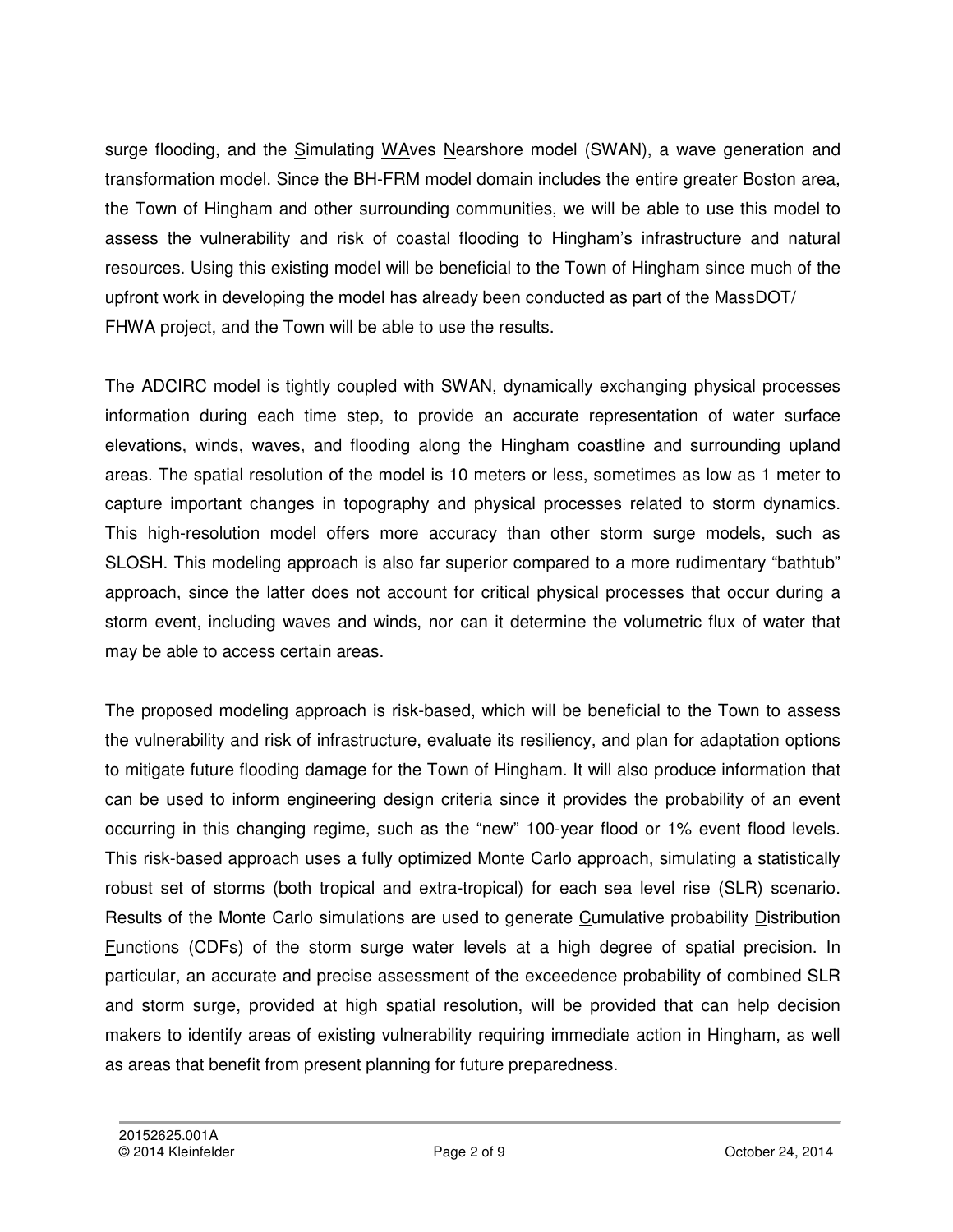Some of the unique aspects of the BH-FRM model include the following:

- An extensive understanding of the physical system as a whole
- Inclusion of significant physical processes affecting water levels (e.g., tides, waves, winds, storm surge, sea level rise, wave set-up, etc.)
- Full consideration of the interaction between physical processes
- Characterization of forcing functions that correspond with real world observations
- Resolution that will be able to resolve physical and energetic processes, while also being able to identify site-specific locations that may require adaptation alternatives

## **Types of Storm Events and Storm Climatology**

The types of storms that will be included in the Monte Carlo simulations will include both tropical storms (hurricanes) and extra-tropical storm (nor'easters). The storm climatology parameters that are included in the BH-FRM model include wind directions and speeds, radius of maximum winds, pressure fields, and forward track of the storms in the Boston Harbor area. While hurricanes are typically shorter duration events that often last over only one tidal cycle, nor'easters are longer duration events that typically last over multiple tidal cycles spanning multiple days. So the probability of a nor'easter occurring or lasting through a high tide is more likely than a hurricane. Also, the diameter of a nor'easter (also commonly called the "fetch") is usually 3-4 times that of hurricanes, and therefore they impact much larger areas of inland as well. Finally, the frequency of nor'easters in Hingham is also higher than hurricanes. While the Northeast may experience one hurricane landfall every five years, nor'easters occur annually with at least 20-40 in a given year, of which generally at least two are severe. Therefore, the inclusion of nor'easters is one of the unique aspects of the BH-FRM model that is not available in other storm surge models, such as SLOSH.

The storm climatology for the hundreds of different types of storms are all factored in the Monte Carlo simulations of these storm events. The storm climatology is based on present climate for planning horizons until 2050, but for storm simulations beyond the 2050, the 21 $^{\rm st}$  century climatology is used to simulate the storms. The latter half of  $21<sup>st</sup>$  century climatology projections factored into the BH-FRM model are based on climatology projections by the notable MIT professor Dr. Kerry Emmanuel.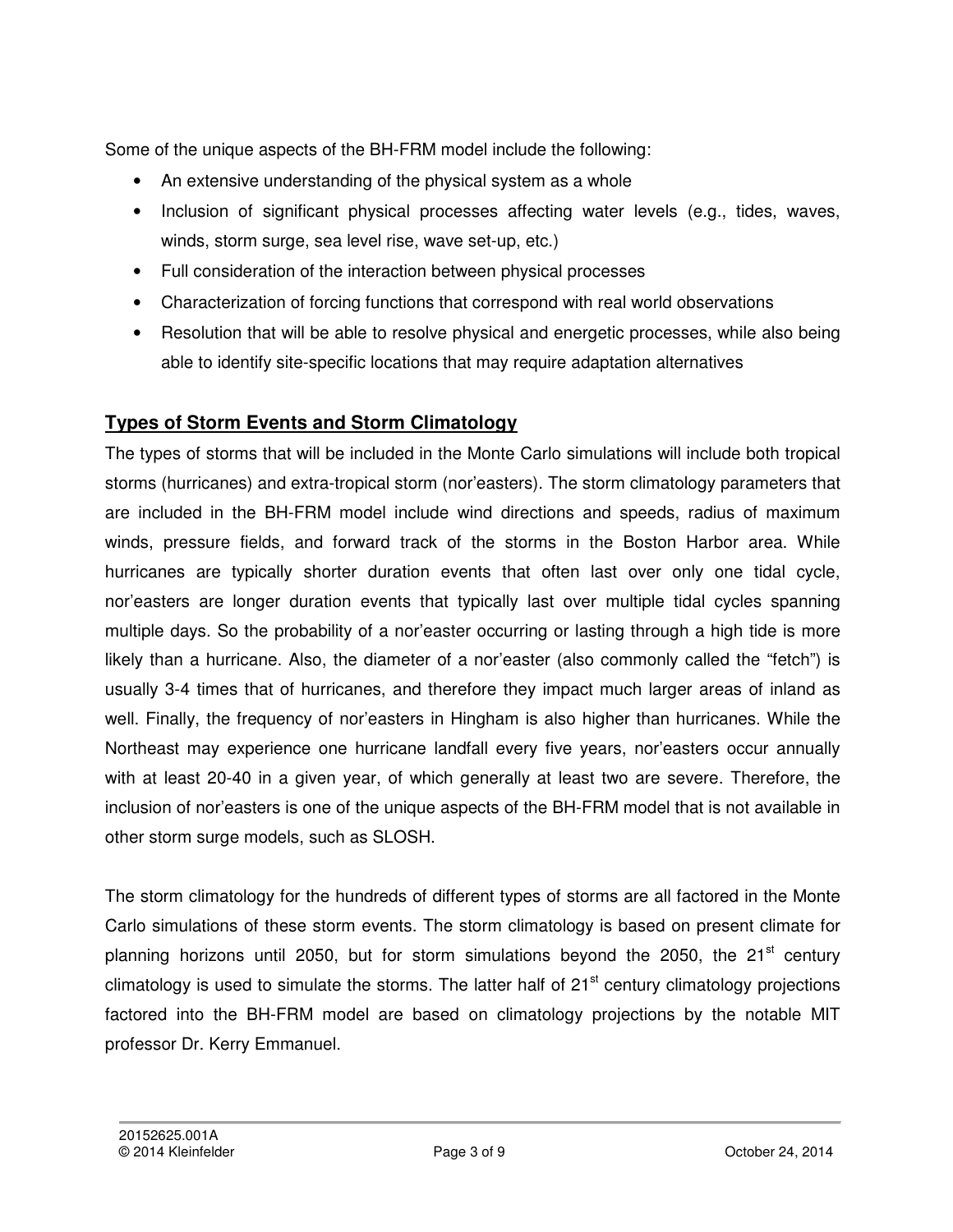#### **Selection of Sea Level Rise Scenarios**

Sea level rise (SLR) scenarios recommended by Parris et al. (2012) for the U.S. National Climate Assessment (Global Sea Level Rise Scenarios for the United States National Climate Assessment, NOAA Technical Report OAR CPO-1, December 12, 2012) will be utilized in this study (Figure 1). These scenarios are the same scenarios recommended by Massachusetts Coastal Zone Management for assessing SLR, as well as those being used by MassDOT and other state agencies and communities for vulnerability assessments.



**Figure 1: Global mean sea level rise scenarios as published in the NOAA Technical Report Global Sea Level Rise Scenarios for the United States National Climate Assessment, December 2012**

According to the NOAA "Highest" scenario for global SLR from Parris et al., which combines thermal expansion estimates from the Intergovernmental Panel on Climate Change (IPCC) Fourth Assessment Report (AR4) and the maximum possible glacier and ice sheet loss by the end of the century, this scenario "should be considered in situations where there is little tolerance for risk". As discussed with the Steering Committee at our kick-off meeting on September 15, 2014, we recommend using the "Highest" SLR scenario for Hingham. This scenario is also being used by MassDOT and other state agencies and communities for vulnerability assessments.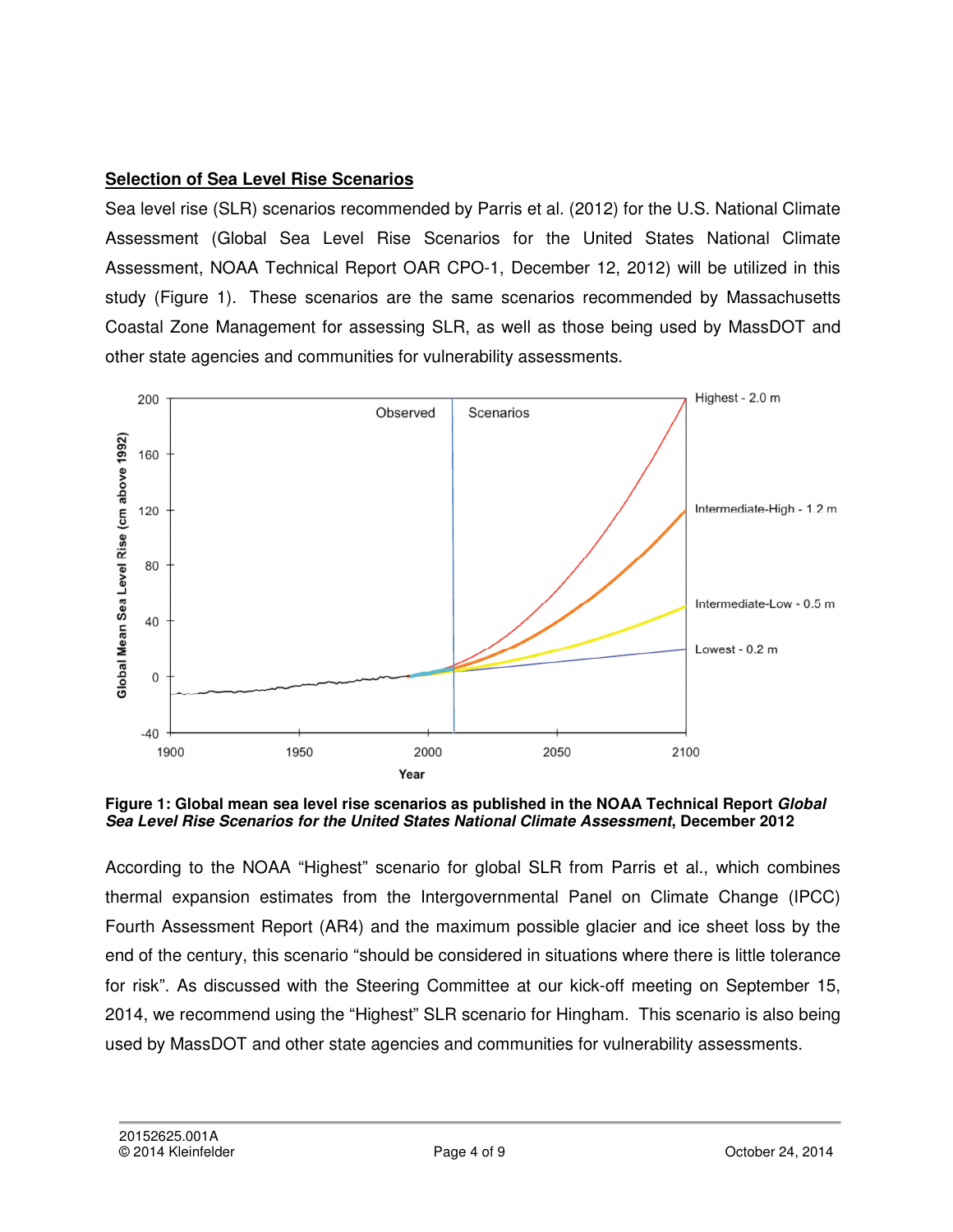In addition to global SLR, local mean sea level changes should also be factored in. Local mean sea level changes can be estimated by considering local tide gage records in combination with models or actual measurements of Earth's local tectonic movements. The NOAA tidal gage at Boston Harbor (station ID 8443970) has recorded an increase in relative mean sea level of 2.63 mm (+/- 0.18 mm) annually based on monthly mean sea level data from 1921 to 2006. Over that same time period, the global rate of sea level rise was about 1.7 mm annually. This difference implies that there is about 1 mm (0.04 in./yr) per year local land subsidence in the relative sea level record for the Boston area (MA Adaptation report 2011). This rate of subsidence will be factored in with the global SLR scenarios to determine the relative SLR projections for Hingham.

Table 1 below presents the total relative SLR values (global SLR and local land subsidence rate of 0.04 in./yr) for years 2020 through 2100 in 10 year increments for the Town of Hingham, considering a start year of 2013 (since 2013 was used as the start year for the SLR calculations in the BH-FRM model). We also conducted the calculations using 2015 as the start year, considering 2015 will be the completion year of this project, and found that the difference in SLR projections between using 2013 and 2015 as the start years is less than one-tenth of a foot. Hence we propose to use the same SLR values that have been used in the BH-FRM model. Table 1 also presents the SLR projections for Hingham using the NOAA "Intermediate High" and NOAA "Intermediate Low" scenarios for the purposes of comparison.

While selection of the highest scenario may be interpreted as conservative, this selection also allows for representing a range of scenarios that allows decision makers to consider multiple future conditions and to develop multiple response options. For example the value for the "Highest" scenario at 2030, is also similar to the "Intermediate-High" value at that same time period, and approximately the "Intermediate-Low" value for 2070.

The SLR scenarios that will be utilized in the Hingham vulnerability assessment are:

- Existing conditions for the current time period (considered to be 2013).
- The value for the Highest scenario at 2030 (0.66 ft of SLR), which is also close to the Intermediate High value at that same time period, and approximately the Intermediate Low value for 2050.
- The value for the Highest scenario at 2070 (3.4 ft of SLR), which is also approximately the Intermediate Highest scenario value for 2090.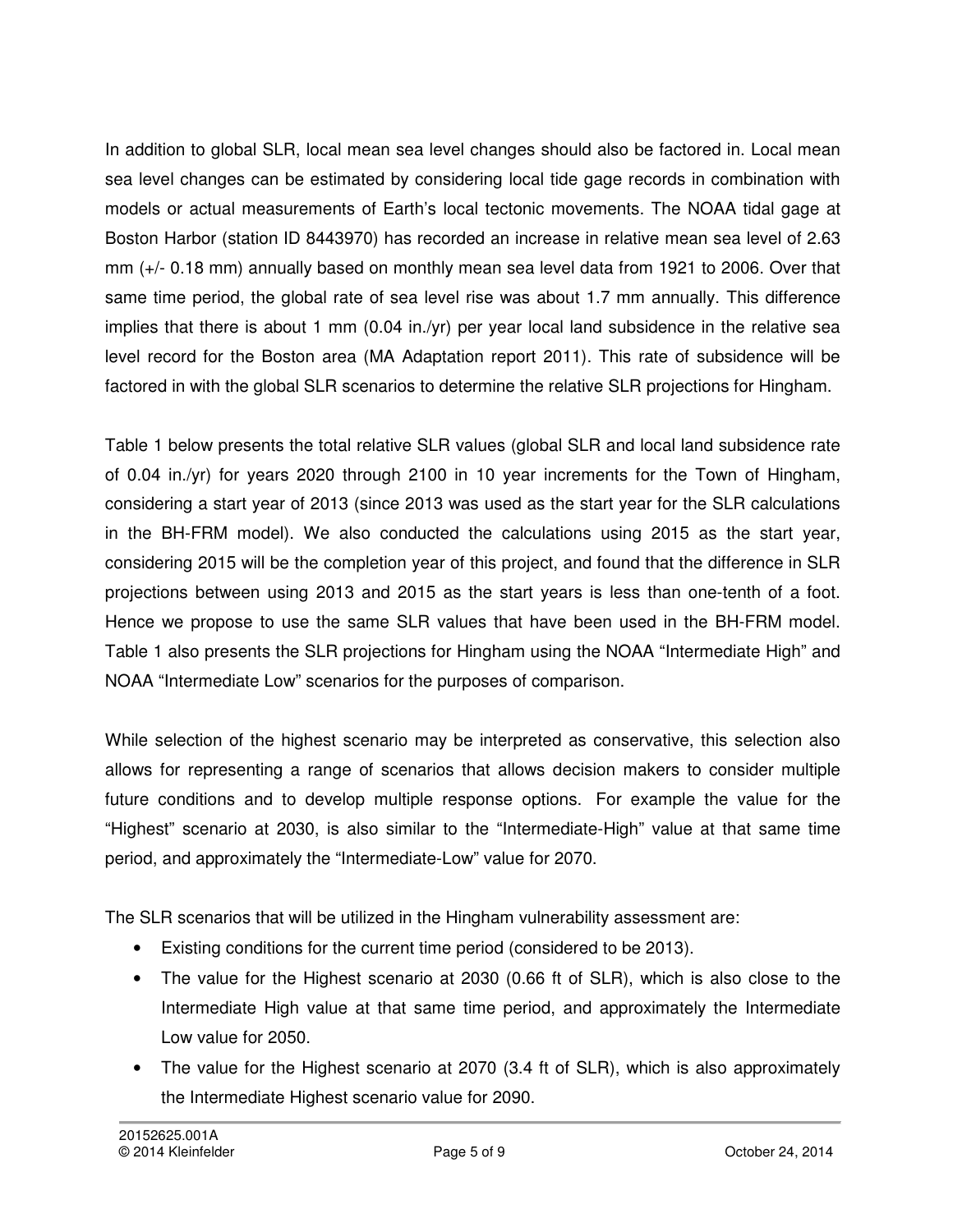| <b>Scenarios</b>                                                          | 2020 | 2030 | 2040 | 2050 | 2060 | 2070 | 2080 | 2090 | 2100 |
|---------------------------------------------------------------------------|------|------|------|------|------|------|------|------|------|
| Global SLR (from 2013-year<br>of interest) "Highest" (feet)               | 0.21 | 0.61 | 1.10 | 1.70 | 2.40 | 3.21 | 4.11 | 5.12 | 6.23 |
| Global SLR (from 2013-year<br>of interest) "Intermediate-<br>High" (feet) | 0.14 | 0.38 | 0.68 | 1.04 | 1.46 | 1.93 | 2.46 | 3.05 | 3.69 |
| Global SLR (from 2013-year<br>of interest) "Intermediate-<br>Low" (feet)  | 0.07 | 0.18 | 0.32 | 0.47 | 0.63 | 0.82 | 1.02 | 1.24 | 1.48 |
| Land subsidence (feet) $@$ 0.04<br>in./yr                                 | 0.02 | 0.06 | 0.09 | 0.12 | 0.15 | 0.19 | 0.22 | 0.25 | 0.29 |
| <b>Total Relative SLR -</b><br>"Highest" (feet)                           | 0.24 | 0.66 | 1.19 | 1.82 | 2.56 | 3.39 | 4.33 | 5.37 | 6.52 |
| <b>Total Relative SLR-</b><br>"Intermediate-High" (feet)                  | 0.16 | 0.44 | 0.77 | 1.16 | 1.61 | 2.12 | 2.68 | 3.30 | 3.98 |
| <b>Total Relative SLR-</b><br>"Intermediate-Low" (feet)                   | 0.09 | 0.24 | 0.40 | 0.59 | 0.79 | 1.01 | 1.24 | 1.50 | 1.77 |

**Table 1. Sea level rise estimates for Hingham using the 2012 NOAA NCA SLR scenarios** 

## **Planning Horizons**

As discussed with the Steering Committee at our kick-off meeting on September 15, 2014, we propose to use 2030 and 2070 as appropriate planning horizons for Hingham's vulnerability analysis to provide an estimate of short-term and mid-term vulnerabilities. As discussed above, we propose to use the risk-based scenarios to assess potential vulnerabilities in the Town of Hingham.

The BH-FRM model that we are proposing to use has been developed for the years 2030, 2070, and 2100. Since the Steering Committee has requested for two planning horizons, we propose to use 2030 and 2070 planning horizons with corresponding sea level rise projections for the following reasons:

• The BH-FRM model developed for the greater Boston area includes the Town of Hingham. This is a high-spatial resolution model that provides detailed flooding results of combined SLR and storm surge in terms of exceedence probability. This makes it a useful tool for risk-based decision making. We believe the Town of Hingham can benefit from using best-available model results at a lower cost than it would take to run any other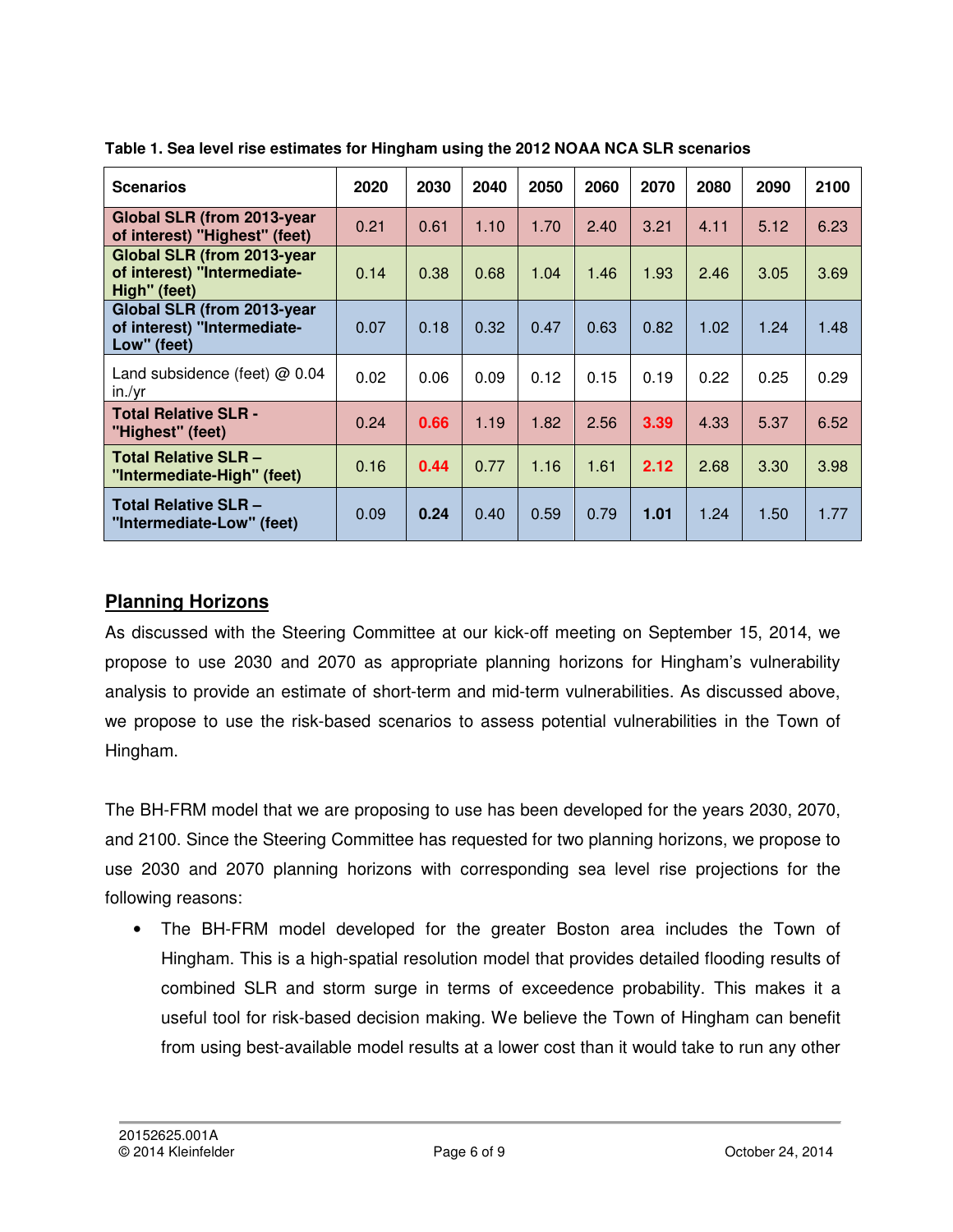modeling scenario. In addition, the model's performance and accuracy has already been peer-reviewed by MassDOT's scientific advisory team.

- We recommend using the 2030 (15 years from 2015) planning horizon for near-term inundation modeling results since the results are readily available and consistent with planning horizons used in the majority of studies in Eastern Massachusetts, therefore allowing for easy comparisons.
- We recommend using the 2070 (55 years from 2015) as a more useful long-term planning horizon for the following reasons:
	- (a) The level of uncertainty associated with sea rise projections for the end-of-century (2100 and beyond) are quite high.
	- (b) The expected service life of most infrastructure that will be evaluated for risk is well below 100 years, and 2070 is closer to the expected life of typical infrastructure.
	- (c) Finally, the 2070 timeframe is more consistent with other regional climate change vulnerability studies (e.g. Cities of Cambridge and Boston, MassDOT/FHWA).

### **Display of Model Results**

One of the primary purposes of developing the sea level rise and storm surge model is to map the extent and magnitude of flooding caused by tides, sea level rise, associated storm surge, and other key physical processes (e.g., wave set-up, winds, etc.). We will develop GIS maps for the Hingham coastline for the following scenarios:

- Depth of flooding above ground elevation at Mean Higher High Water (MHHW) only (no storm surge) for present, 2030 and 2070.
- Depth of flooding above ground elevation at 1% risk of flooding with storm surge (approximately equivalent to a 100 year flood) for present, 2030 and 2070.
- Depth of flooding above ground elevation at 0.2% risk of flooding with storm surge (approximately equivalent to a 500 year flood) for present, 2030 and 2070.
- Percent risk of flooding one foot above ground elevation for present, 2030 and 2070 (see example in Figure 2)

We also propose to develop up to five (5) Probability of Exceedance curves for 2030 for critical infrastructure as identified by the Steering Committee (see examples in Figures 3 and 4). A Probability of Exceedance curve can be used to understand the risks of flooding at any given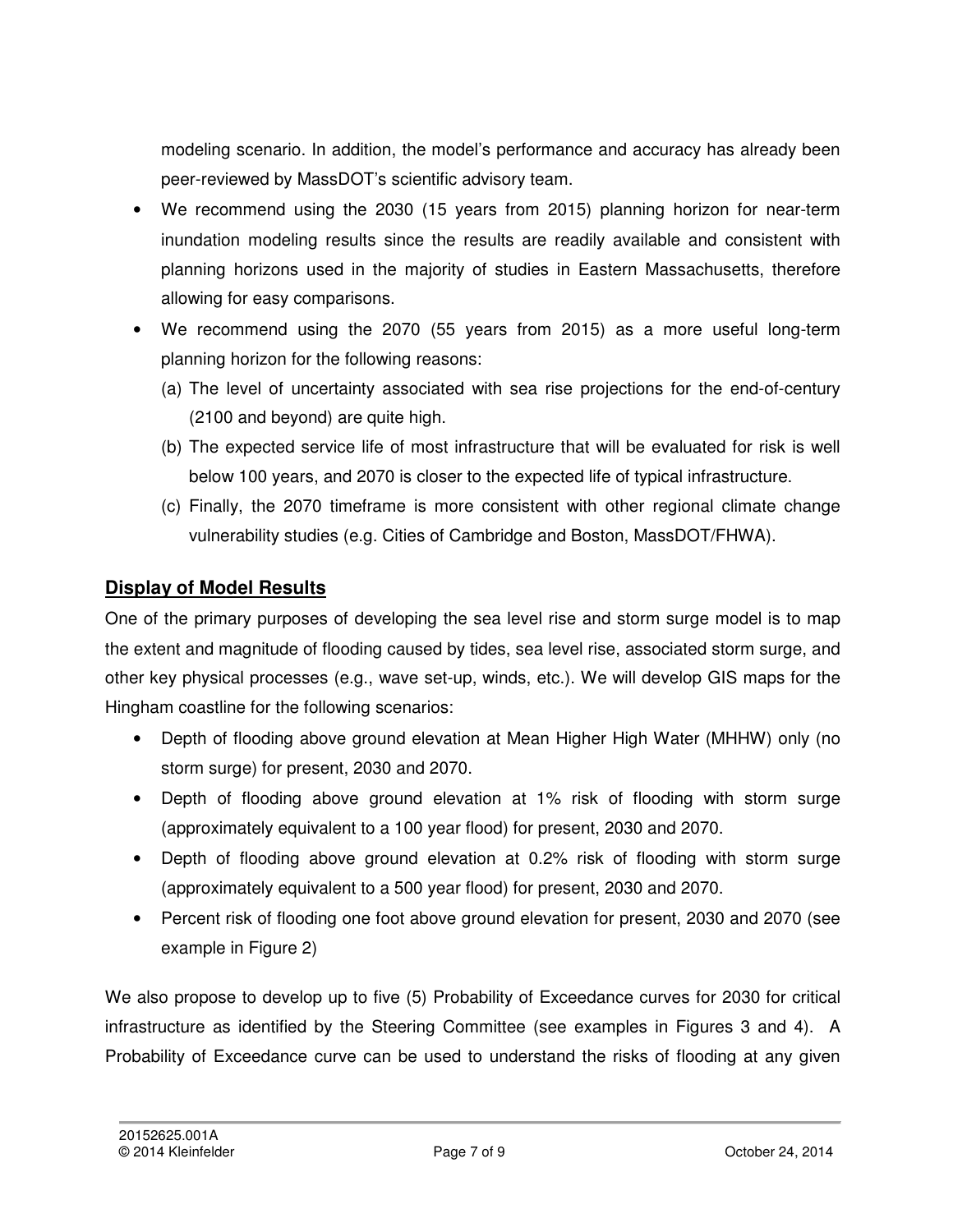water elevation for an asset which will be very useful information in the later development of adaptation strategies.

The maps will be developed in ESRI's ArcGIS software using the results from the BH-FRM model for sea level rise combined with storm surge.

Figure 2 shows an example of a risk map generated for Galveston, Texas using the Monte Carlo approach using results from a model similar to the BH-FRM model. The figure shows the level of risk for inundation in 2100 corresponding to a projected SLR of 125 cm. As such, stakeholders can look at any location on the map and determine the percent chance of being flooded in that year (2100). Similar maps will be generated for Hingham where the color contours will correspond to the annual percent risk of inundation for a given year.



**Figure 2: Inundation risk map for Galveston, Texas under a projected SLR of 125cm (approximately corresponding to year 2100). The risk percentages show the risk to be inundated any given year under this SLR scenario.** 

Figures 3 and 4 show examples of Probability of Exceedence (PE) tables and curves. A PE curve can be generated at any point in the GIS map. Locations of curve will be agreed to by the Steering Committee.